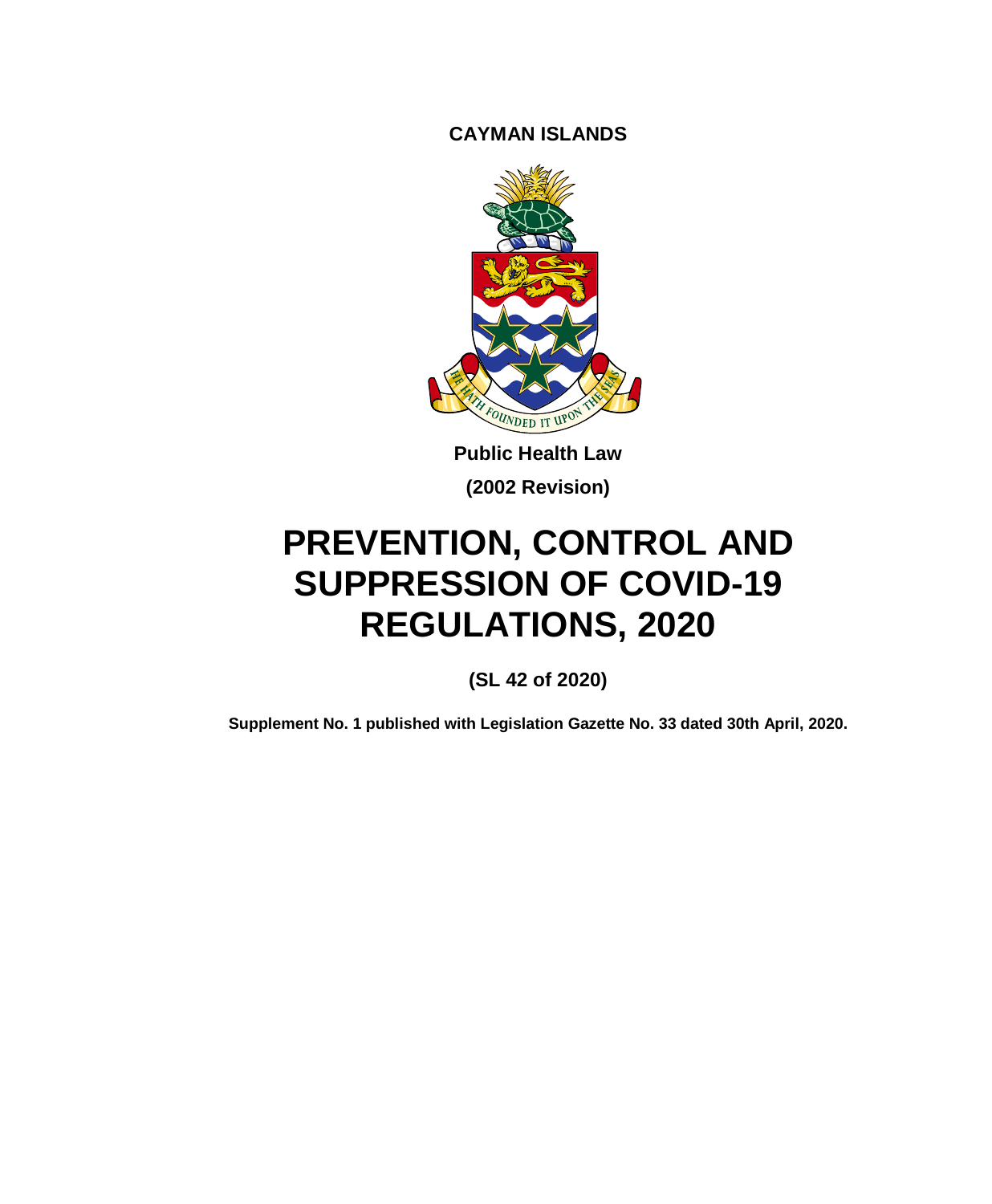### **PUBLISHING DETAILS**

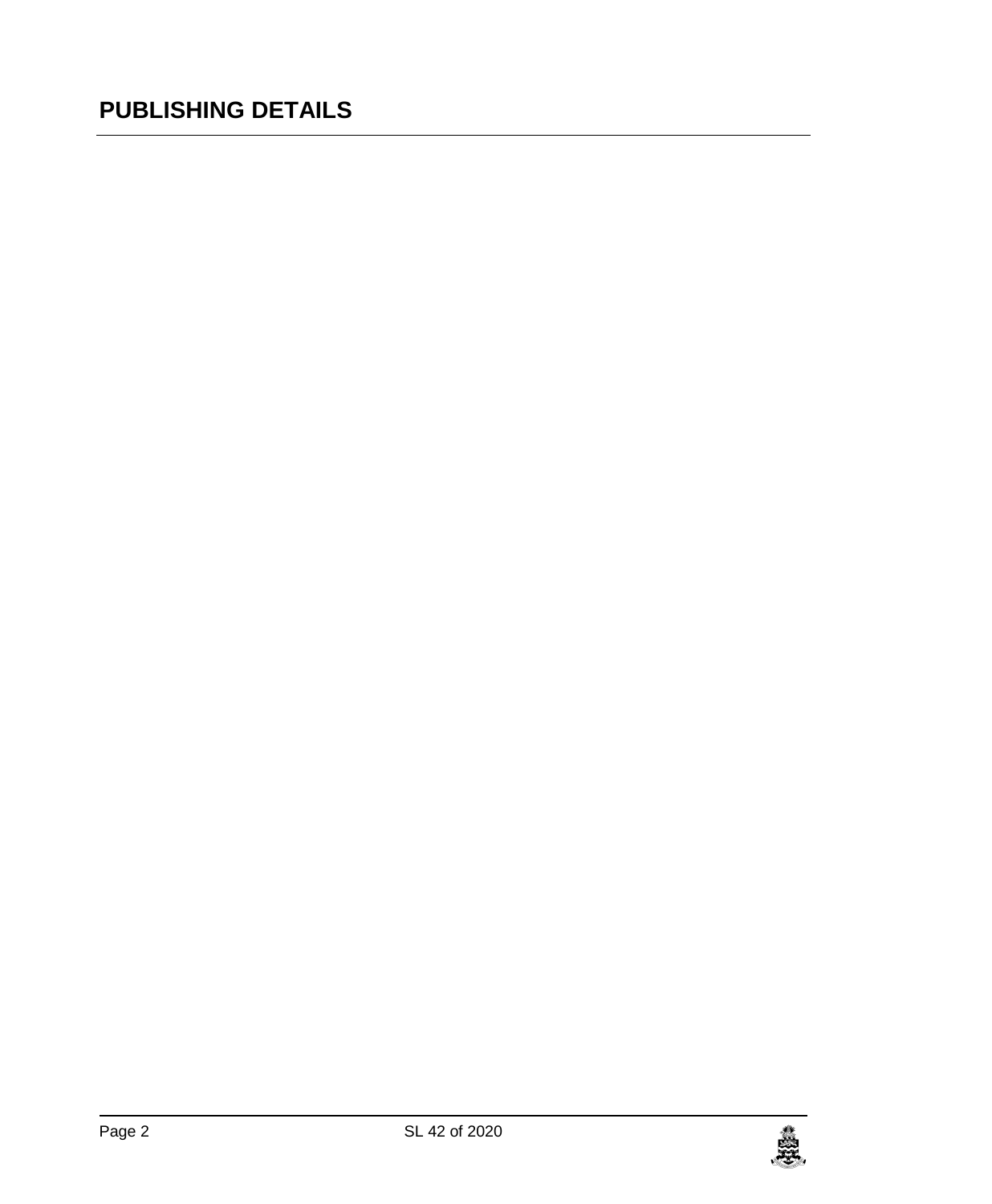#### **CAYMAN ISLANDS**



**Public Health Law**

**(2002 Revision)**

## **PREVENTION, CONTROL AND SUPPRESSION OF COVID-19 REGULATIONS, 2020**

**(SL 42 of 2020)**

### **Arrangement of Regulations**

| Regulation     |                                                                                                                                                                                                                                                         | Page |
|----------------|---------------------------------------------------------------------------------------------------------------------------------------------------------------------------------------------------------------------------------------------------------|------|
| $\mathbf{1}$ . |                                                                                                                                                                                                                                                         |      |
| 2.             |                                                                                                                                                                                                                                                         |      |
| 3.             |                                                                                                                                                                                                                                                         |      |
| 4.             |                                                                                                                                                                                                                                                         |      |
| 5.             |                                                                                                                                                                                                                                                         |      |
| 6              |                                                                                                                                                                                                                                                         |      |
| 7.             |                                                                                                                                                                                                                                                         |      |
| 8              |                                                                                                                                                                                                                                                         |      |
| 9.             |                                                                                                                                                                                                                                                         |      |
| 10.            |                                                                                                                                                                                                                                                         |      |
| 11.            |                                                                                                                                                                                                                                                         |      |
| 12.            | Repeal of the Public Health (Prevention, Control and Suppression of Covid-19)<br>Regulations, 2020, the Public Health (Prevention, Control and Suppression of Covid-19)<br>(Amendment) Regulations, 2020 and the Public Health (Prevention, Control and |      |

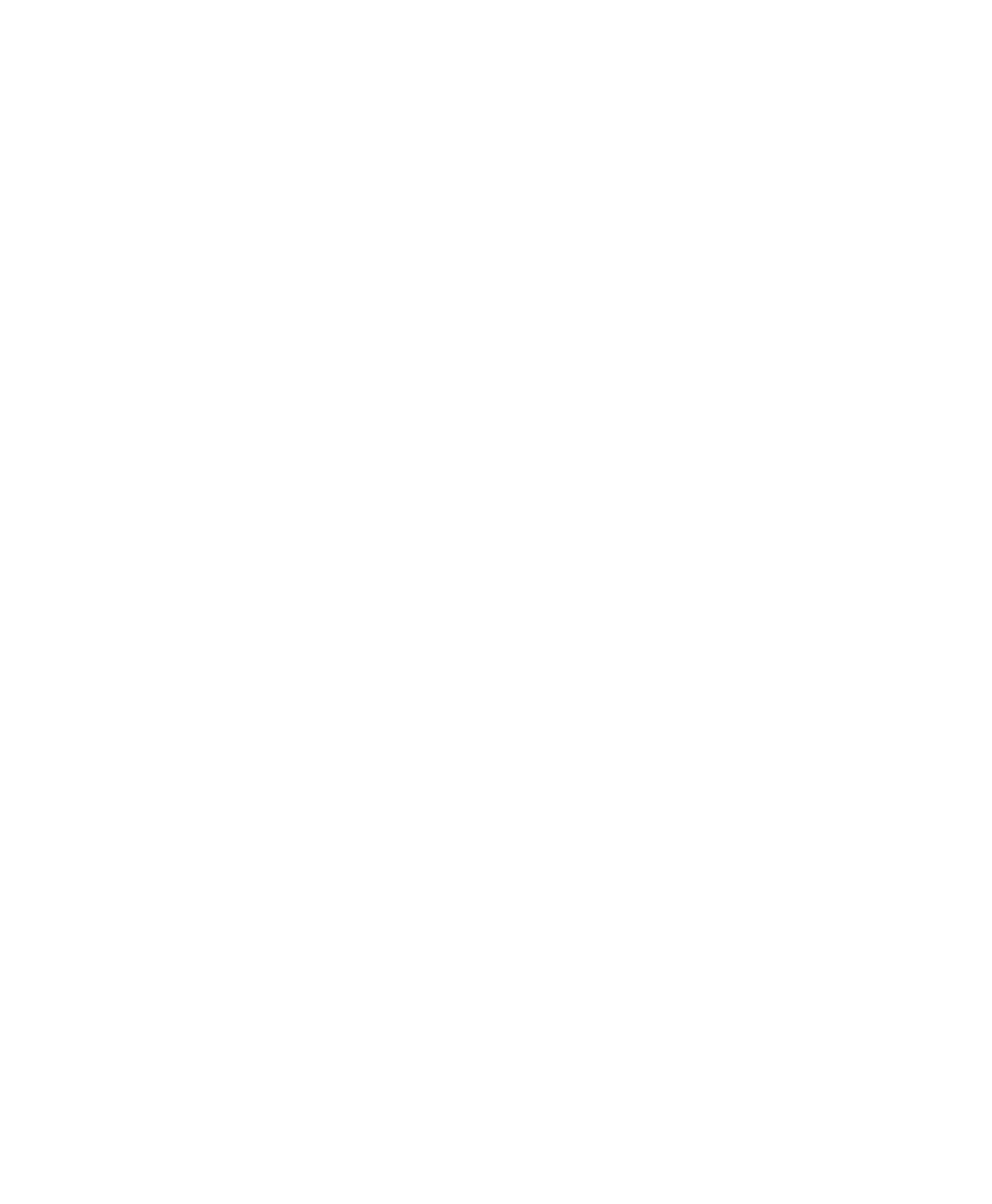### <span id="page-4-0"></span>**CAYMAN ISLANDS**



**(2002 Revision)**

## **PREVENTION, CONTROL AND SUPPRESSION OF COVID-19 REGULATIONS, 2020**

**(SL 42 of 2020)**

In exercise of the powers conferred by section 34 of the Public Health Law (2002 Revision) the Cabinet makes the following Regulations —

#### **1. Citation and commencement**

- **1**. (1) These Regulations may be cited as the Prevention, Control and Suppression of Covid-19 Regulations, 2020.
	- (2) These Regulations come into force on 4th May, 2020.

#### <span id="page-4-1"></span>**2. Definitions**

**2**. (1) In these Regulations —

"**Competent Authority**" means the member of Cabinet charged with responsibility for international trade;

"**essential establishments, institutions, businesses, organisations and offices**" means establishments, institutions, businesses, organisations and offices at which persons specified under regulation 8 are employed;

**"festive ceremony**" means a ceremony to celebrate a locally recognised religious event or a public general holiday and includes an agricultural show;

**"non-profit organisation"** has the meaning assigned by the *Non-Profit Organisations Law (2020 Revision)*;

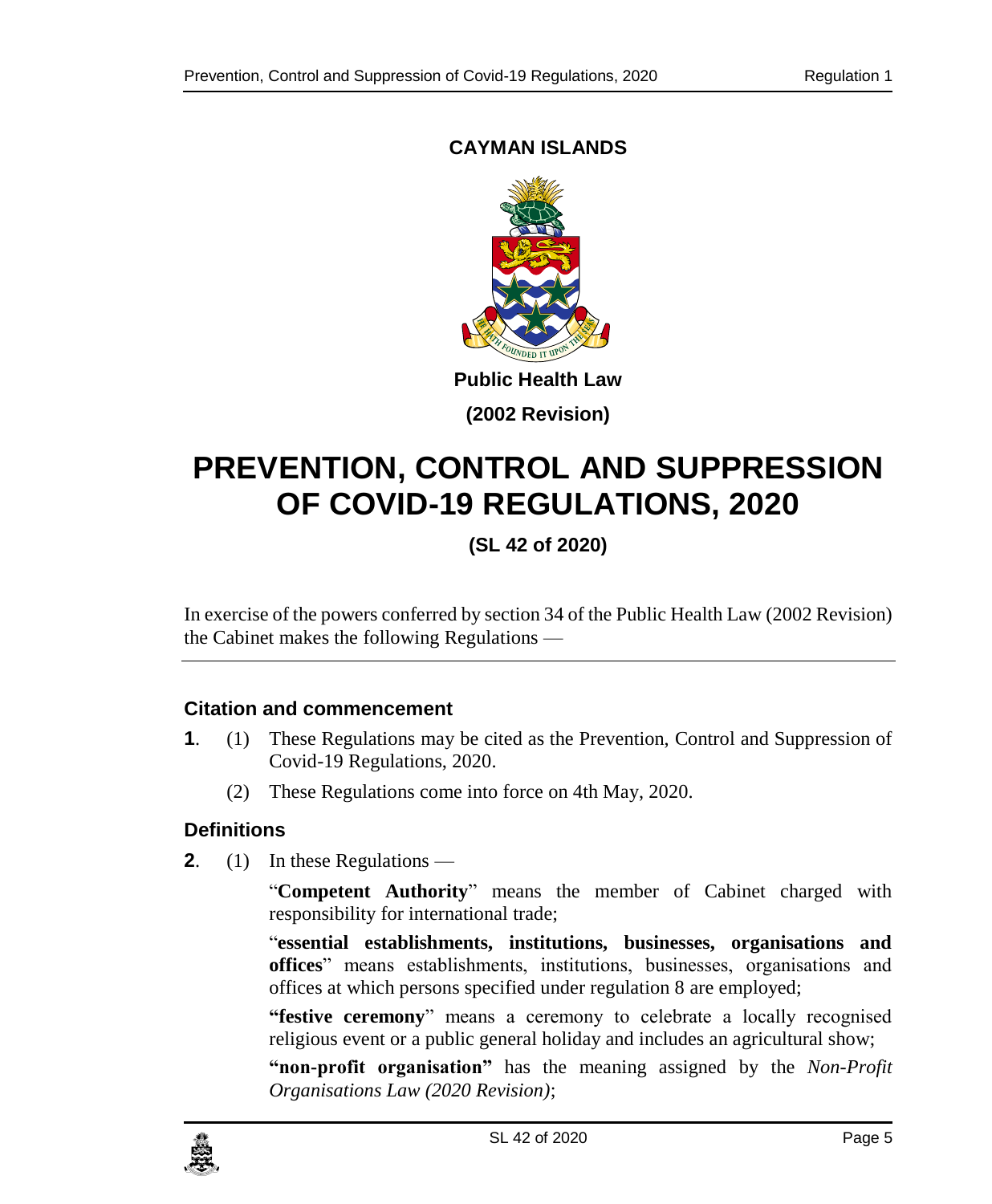"**public general holiday**" has the meaning assigned by the *Public Holidays Law (2007 Revision)*;

"**public meeting**" includes a gathering of more than two persons in any public place for the purposes of engaging in the following activities —

- (a) leisure, recreational or spiritual activities including those organised by service clubs, faith-based organisations, community organisations, civic organisations and business organisations;
- (b) parades and social activities related to such parades, including stage shows and parties;
- (c) sporting events;
- (d) concerts;
- (e) conventions;
- (f) conferences;
- (g) graduations; and
- (h) fundraisers,

and such other activities as are specified by the Competent Authority and notified in the *Gazette*, in any other official Government website or official means of communication;

**"public place**" means any highway, street, public park or garden, any sea beach and any public bridge, road, lane, footway, square, court, alley or passage, whether a thoroughfare or not; and includes any open space and any premises to which, for the time being, the public have or are permitted to have access, whether on payment or otherwise; and

"**virus**" means the virus known as Covid-19.

(2) For the purposes of the definition of "**public meeting**", "person" does not include a person employed to provide the activities specified in the definition of "public meeting" or persons who reside within the same household.

#### <span id="page-5-0"></span>**3. Public meetings - exemptions**

- **3**. (1) For the avoidance of doubt, and subject to this regulation, the definition of "public meeting" in regulation 2 does not extend to any activity in the following public places —
	- (a) health care facilities;
	- (b) supermarkets;
	- (c) convenience stores and minimarts;
	- (d) pharmacies;
	- (e) retail banks, building societies and credit unions;
	- (f) gas or refilling stations;

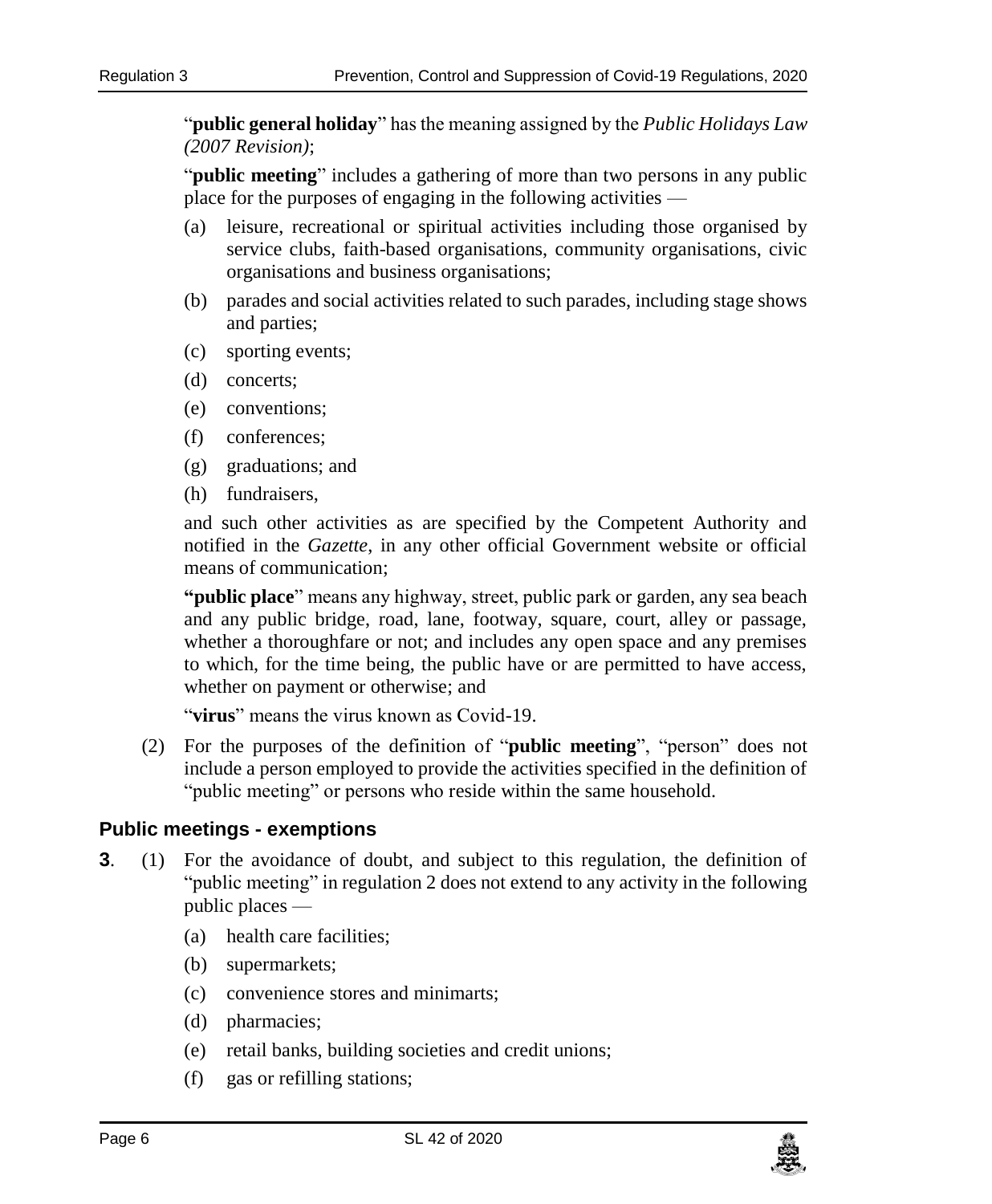- (g) post offices;
- (h) money remittance facilities, subject to such conditions as may be imposed by the Competent Authority; and
- (i) such other public places as may be specified by the Competent Authority and notified in the *Gazette*, in any other official Government website or official means of communication, subject to such conditions as may be imposed by the Competent Authority.
- (2) The owner or operator of a public place specified in paragraph (1) shall restrict the number of customers inside the place of business at any one time so that each customer is able to distance himself or herself at least six feet or two metres from any other person.
- (3) Each person in a public place shall maintain a distance of at least six feet or two metres from another person.
- (4) A person who contravenes paragraph (2) or (3) commits an offence and is liable on conviction to a fine of one thousand dollars and to imprisonment for six months.

#### <span id="page-6-0"></span>**4. Prohibition on holding of public meeting, procession or festive ceremony**

- **4**. (1) For the purposes of preventing, controlling and suppressing the spread of the virus, no person shall hold any public meeting, procession or festive ceremony in the Islands commencing on the date these Regulations come into force until further notice or until such date as the Cabinet may by notice specify.
	- (2) A notice under paragraph (1) shall be published in the *Gazette,* in any other official Government website or official means of communication.
	- (3) A person who contravenes paragraph (1) commits an offence and is liable on conviction to a fine of one thousand dollars and to imprisonment for six months.

#### <span id="page-6-1"></span>**5. Closure of public places**

- **5**. (1) For the purposes of preventing, controlling and suppressing the spread of the virus —
	- (a) with the exception of essential establishments, institutions, businesses, organisations and offices, all establishments, institutions, businesses, organisations and offices shall be closed but, if the establishments, institutions, businesses, organisations or offices so require, their employees shall work remotely from home;
	- (b) the public places specified in regulation  $3(1)$ , (with the exception of health care facilities, retail banks, building societies and credit unions), shall restrict their hours of business to during the hours of 6:00 a.m. and 7:00 p.m.;

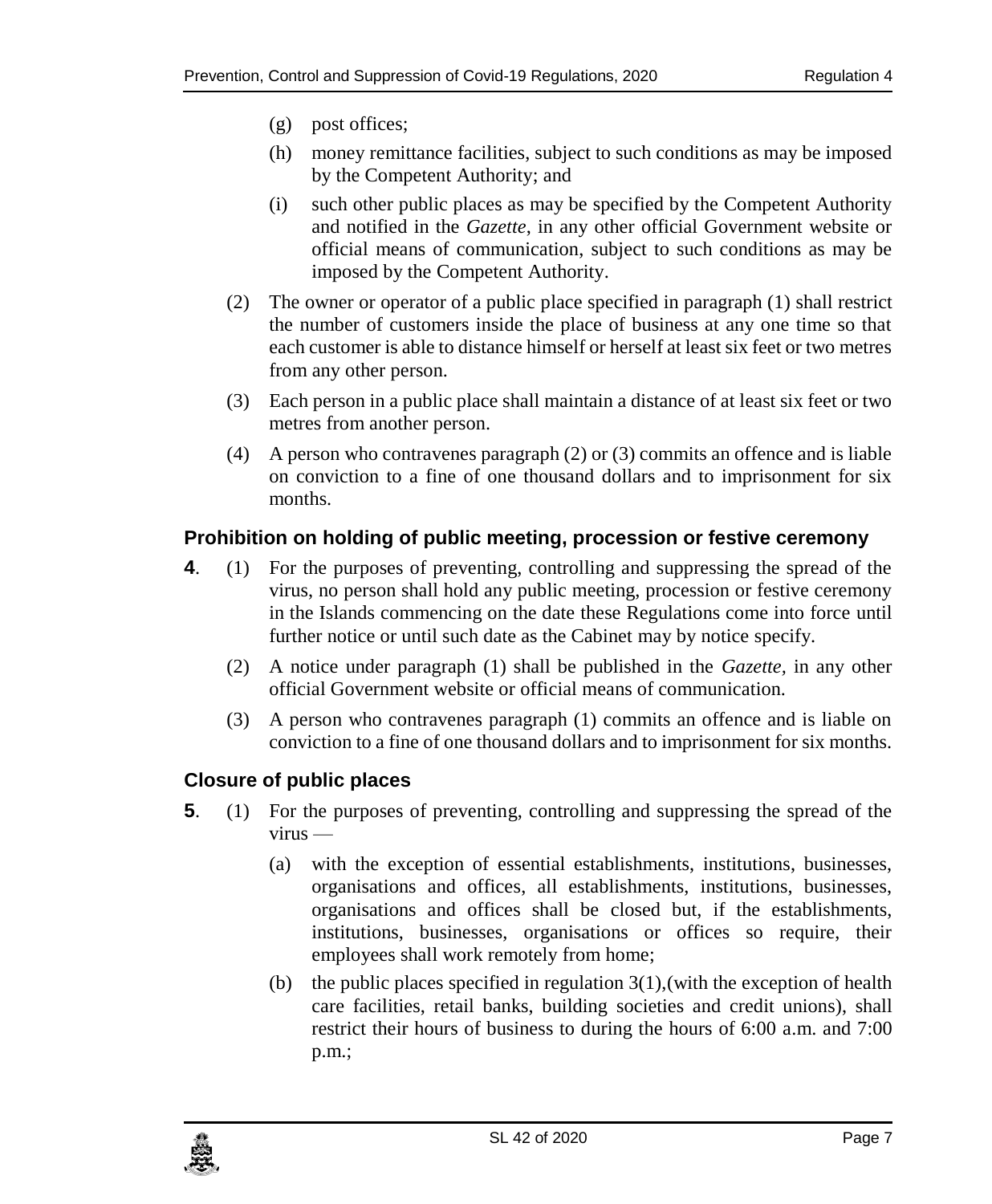- (c) retail banks, building societies and credit unions shall restrict their hours of business to during the hours of 9:00 a.m. and 4:00 p.m.; and
- (d) all persons employed within the public service, unless specifically designated as essential workers, shall work remotely from home.
- (2) Health care facilities shall not be restricted in their hours of business.
- (3) Convenience stores and minimarts shall have no more than six customers at any time.
- (4) A person who contravenes paragraph (1) or paragraph (3) commits an offence and is liable on conviction to a fine of one thousand dollars and to imprisonment for six months.

#### <span id="page-7-0"></span>**6 Restriction on certain activities and operations**

- **6**. (1) For the purposes of preventing, controlling and suppressing the spread of the virus, no person shall —
	- (a) host or attend a private party which includes any person from outside of the immediate household of the house occupant;
	- (b) conduct the business of a restaurant, unless the restaurant is providing only for drive-through services or, the take out, delivery of food or curb side collection of food;
	- (c) conduct the business of a pet grooming service, unless the person is providing only for the collection and delivery of pets;
	- (d) conduct the business of a retail store, unless the person is providing only for the delivery of goods;
	- (e) conduct the business of a car dealership, unless the person is providing only for the delivery of vehicles;
	- (f) conduct the business of a laundromat, unless the person is providing only for the collection and delivery of items;
	- (g) conduct the business of a car wash service or tyre repair service, unless the person is providing a mobile car wash service or a mobile tyre repair service;
	- (h) conduct the business of a mail or parcel courier service, unless the person is providing only for the collection and delivery of mail or parcels;
	- (i) with the exception of persons referred to in regulation  $8(2)(p)$  while carrying out their official or employment related duties, visit or permit entry to any person to a private strata pool;
	- (i) visit or permit entry to any person to  $-$ 
		- (i) a strata gym; or
		- (ii) a playground;

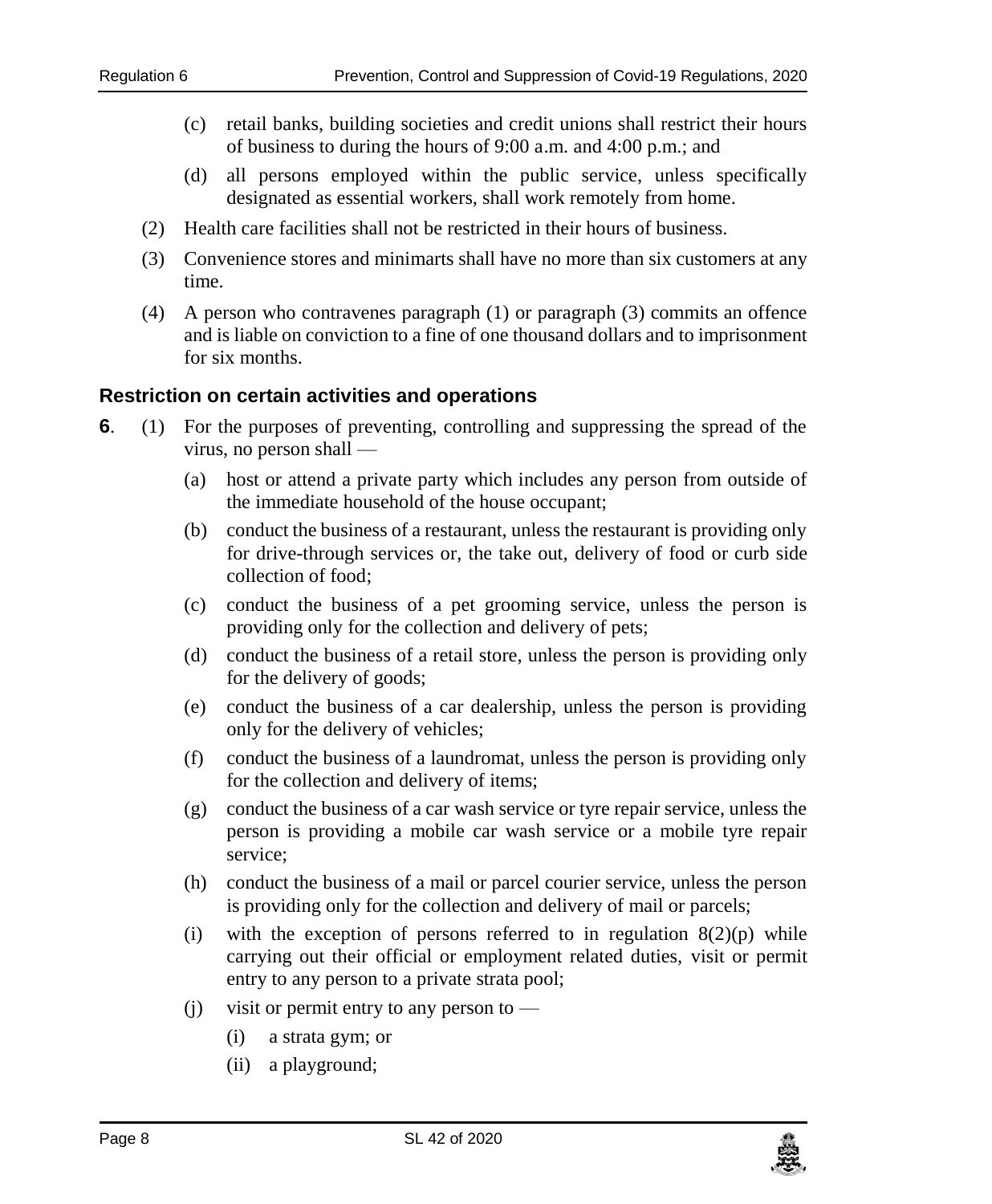- (k) subject to regulation 9, visit or permit entry to an educational institution, unless the person is involved in the distribution or collection of school supplies;
- (l) perform works of construction of any sort, apart from urgent home plumbing, electrical or roof repairs;
- (m) offer for hire or seek to travel on
	- (i) a boat, sailing inter-island, except for transport of freight or for the importation and distribution of seafood; or
	- (ii) inter-island private commercial sea transport that is non-essential;
- (n) host or attend a wedding which hosts ten or more persons other than the bride, bridegroom, official witnesses and the marriage officer; or
- (o) host or attend a funeral, except ten members of the immediate family, six pallbearers, at least one officiant and essential mortuary staff.
- (2) A person who contravenes paragraph (1) commits an offence and is liable on conviction to a fine of one thousand dollars and to imprisonment for six months.

#### <span id="page-8-0"></span>**7. Restriction on visitation**

- **7.** (1) With the exception of the Medical Officer of Health or a person authorised by the Medical Officer of Health for the purposes of surveillance or management of a person in quarantine or isolation, no person shall visit or be permitted to visit —
	- (a) a place or facility of quarantine or isolation;
	- (b) a detainee in a prison or place of detention; or
	- (c) a patient in a health care facility.
	- (2) No person shall, except with the written permission of the Medical Officer of Health, visit or be permitted to visit a residential home care facility.
	- (3) A person who contravenes paragraph (1) or (2) commits an offence and is liable on conviction to a fine of one thousand dollars and to imprisonment for six months.

#### <span id="page-8-1"></span>**8 Shelter in place**

- **8**. (1) For the purposes of preventing, controlling and suppressing the spread of the virus, and subject to paragraphs (2), (3), (4), (6), and (7) persons shall remain in the confines of their place of residence, inclusive of their yard space.
	- (2) The following persons are exempt from paragraph (1) while carrying out their official or employment related duties —
		- (a) an officer of the Royal Cayman Islands Police Service referred to in section 3 of the *Police Law (2017 Revision)*;

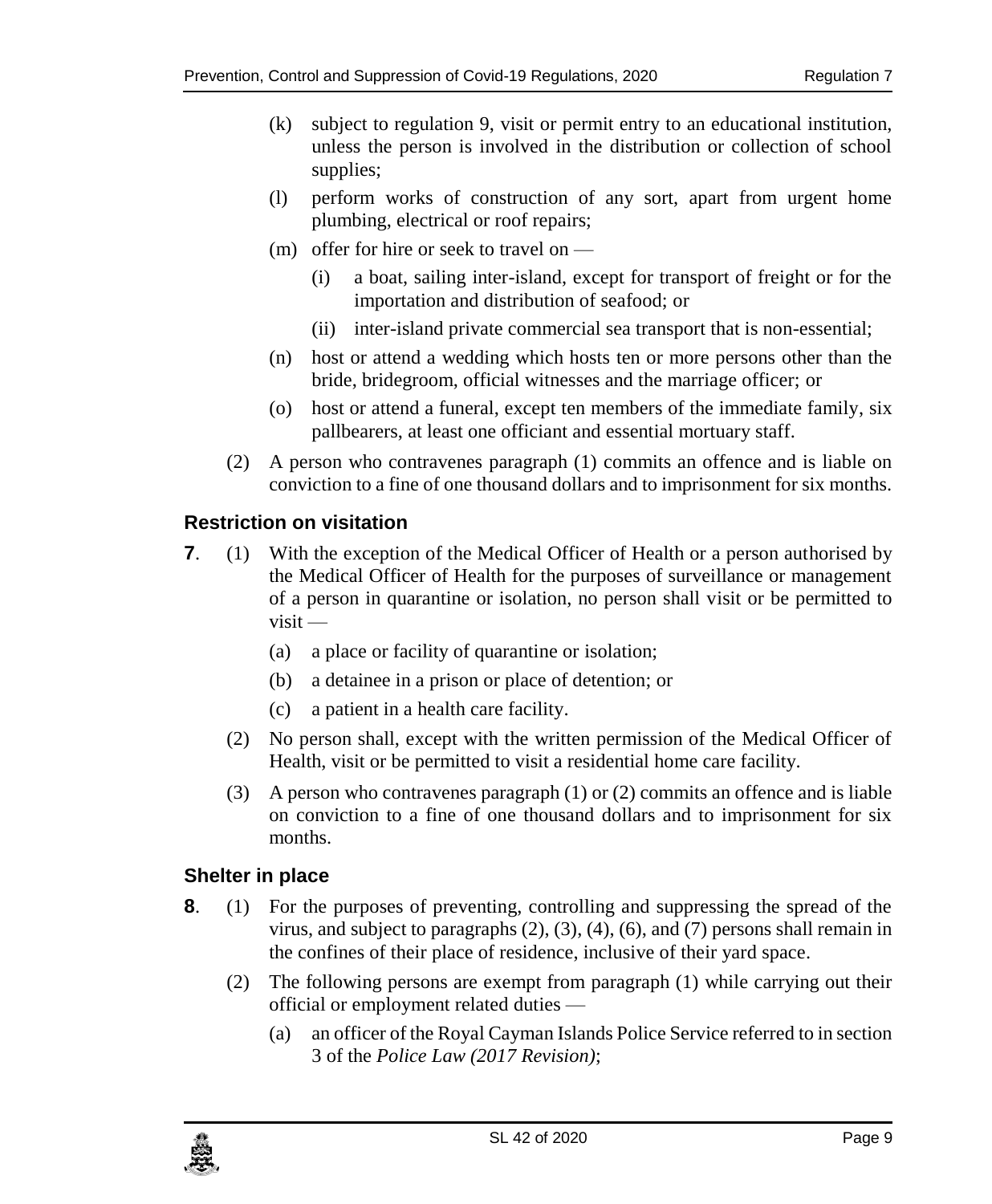- (b) a customs and border control officer of the Customs and Border Control Service established under section 3 of the *Customs and Border Control Law, 2018*;
- (c) an officer of the Fire Brigade established under section 3 of the *Fire Brigade Law (2006 Revision)*;
- (d) a prison officer;
- (e) persons involved in essential services delivery, in the form of child protection and residential care, in the Department of Children and Family Services;
- (f) waste and sanitation workers;
- (g) staff within a health care facility or persons delivering emergency medical services, persons providing pain management services or persons providing treatment of chronic pain;
- (h) essential officers of any water, electricity or other sector encompassing the provision of electronic communications including print and electronic media;
- (i) persons employed to physically deliver water or cooking gas to premises;
- (j) persons who provide care to other persons with a disability or who are otherwise vulnerable persons;
- (k) non-profit organisations which, and other persons who, engage in the preparation and delivery of food and supplies to persons with disabilities or to persons who are vulnerable persons, where those non-profit organisations and persons are approved by the Competent Authority for the purpose of subparagraph (ae);
- (l) subject to paragraph (3), persons who operate taxis;
- (m) persons involved in agriculture and food production;
- (n) persons engaged in the provision of emergency veterinary services;
- (o) persons engaged in the provision of pet grooming services and persons employed by them to provide collection and delivery services in respect of the pets;
- (p) persons engaged in the provision of pool maintenance, grounds maintenance, landscaping and gardening services;
- (q) postal workers and persons employed by mail or parcel courier services to collect and deliver mail and parcels;
- (r) persons who are involved in the distribution of school supplies at educational institutions;
- (s) persons who operate retail stores and persons employed by retail stores to provide delivery services in respect of the goods;

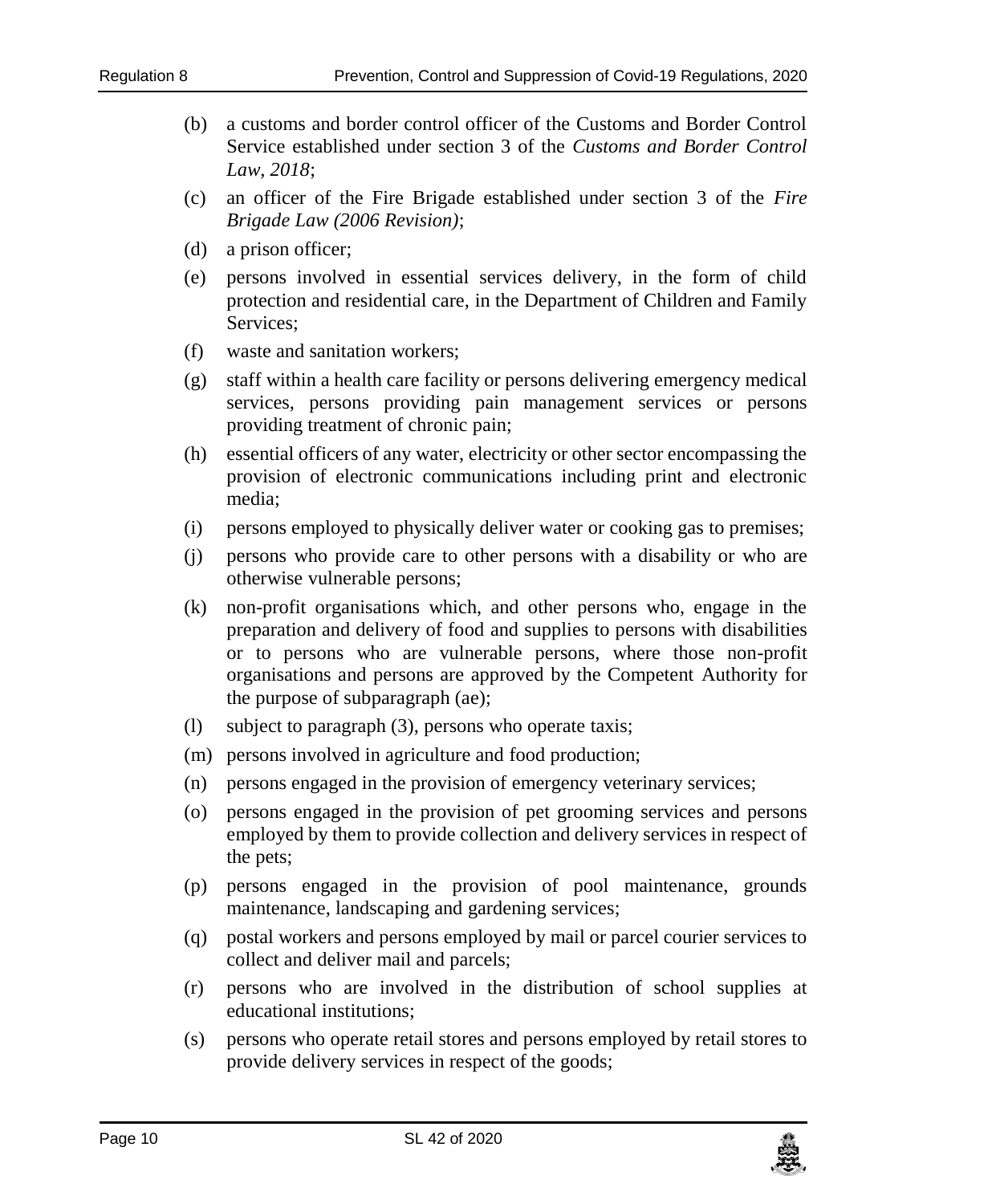- (t) persons who operate car dealerships and persons employed by car dealerships to provide delivery services in respect of the vehicles;
- (u) persons who provide mobile car wash services or mobile tyre repair services;
- (v) persons who provide laundromat services and persons employed by laundromats to provide collection and delivery services in respect of the items;
- (w) persons engaged in the exercise of Cabinet, parliamentary or judicial duties;
- (x) persons providing services connected with the loading and unloading of cargo ships and with the storage and delivery of goods;
- (y) persons employed by a business licensed to provide security guard services;
- (z) persons employed by restaurants to provide food delivery services, until no later than 10:00 p.m.;
- (aa) persons employed by businesses other than restaurants to provide food or grocery delivery services, until no later than 10:00 p.m.;
- (ab) persons who travel to restaurants which provide drive-through or curb side collection of food or provide for the take out of food, until no later than 7:00 p.m.;
- (ac) civil servants as designated by the Chief Officer of the Portfolio of the Civil Service, for the purposes of performing their employment duties;
- (ad) other members of an essential service or an essential services provider, as designated by the Competent Authority after consultation with the Hazard Management Department of the Cayman Islands, for the purposes of performing their employment duties; and
- (ae) other persons involved in such other activities, duties, businesses, purposes or undertakings as may be specified by the Competent Authority and notified in the *Gazette*, in any other official Government website or official means of communication, subject to such conditions as may be imposed by the Competent Authority.
- (3) A person who is exempted to operate a taxi under paragraph (2)(l) shall only operate such taxi on the condition that there are no more than two passengers in the taxi at any one time so that each passenger is able to distance himself or herself as far as possible from the other passenger and the driver.
- (4) Notwithstanding paragraph (1), persons who have to undertake essential travel —
	- (a) to fulfil a legal obligation, including  $-$ 
		- (i) attending court;

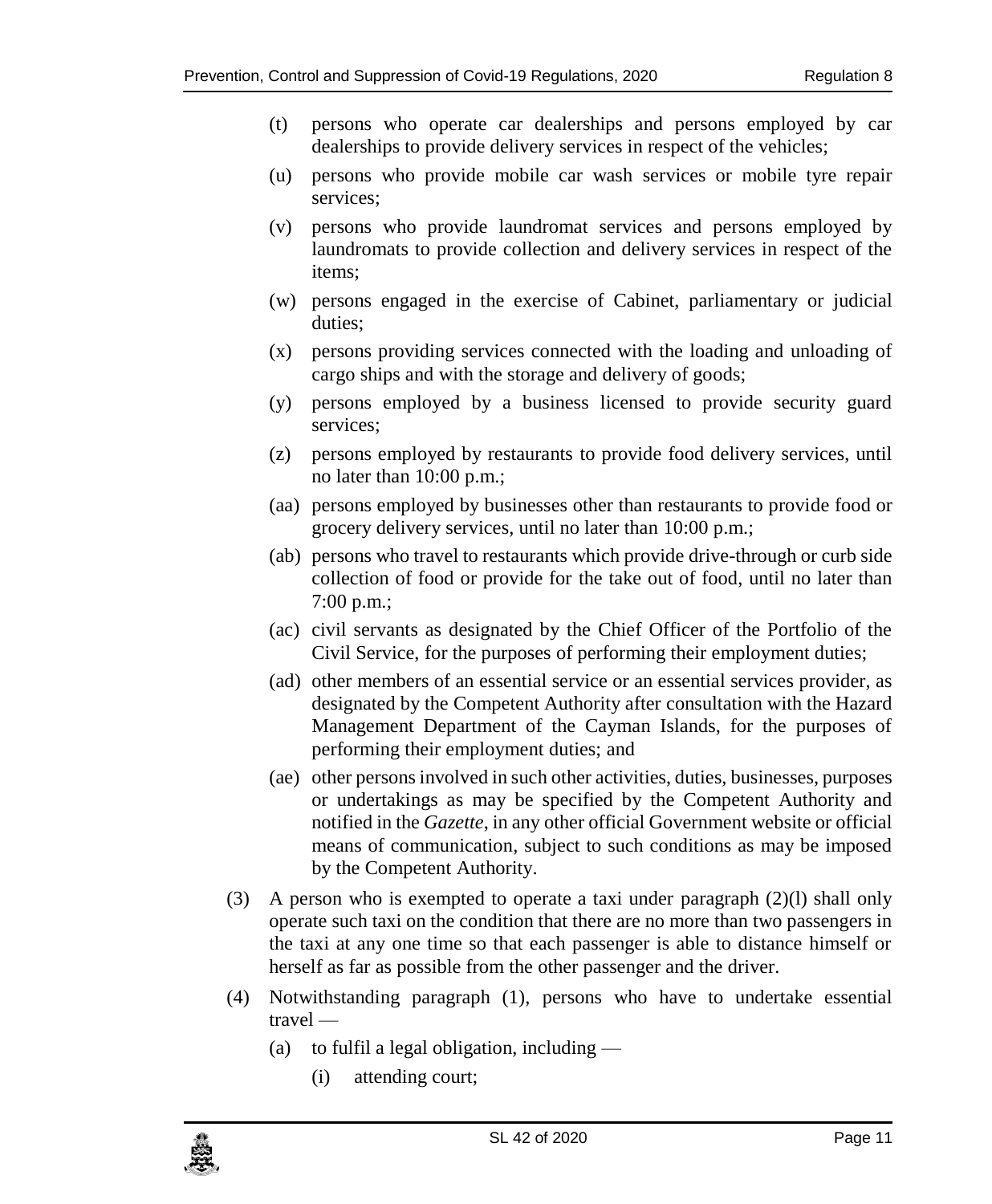- (ii) satisfying bail conditions; or
- (iii) participating in, or representing a person in, legal or related proceedings;
- (b) in relation to children who do not live in the same household as their parents, or one of their parents, to continue existing arrangements for access to, and contact between, parents and children; or
- (c) to any of the public places specified under regulation  $3(1)$ , namely
	- (i) health care facilities;
	- (ii) supermarkets;
	- (iii) convenience stores and minimarts;
	- (iv) pharmacies;
	- (v) retail banks, building societies and credit unions;
	- (vi) gas or refilling stations to refuel a motor vehicle;
	- (vii) post offices;
	- (viii) money remittance facilities; and
	- (ix) such other public places as may be specified by the Competent Authority and notified in the *Gazette*, in any other official Government website or official means of communication,

may leave their place of residence to travel to such places and to carry out any relevant activity in such places.

- (5) For the purposes of paragraph (4)(b), "**parent**" includes a step-parent, a person who has parental responsibility for a child or a person who has care of a child.
- (6) Paragraph (1) does not apply to persons who are required to leave their place of residence because they are at risk of injury or risk of death.
- (7) Notwithstanding paragraph (1), a person may engage in outdoor exercise, whether alone or together with a family member living at the same residence, for no more than an hour and a half each day between the hours of 5:15 a.m. and 7:00 p.m., provided that the person maintains a distance of at least six feet or two metres from another person.
- (8) For the purposes of paragraph  $(7)$ 
	- (a) exercise includes the walking of a pet;
	- (b) exercise shall not be carried out in a public pool, a public gym, around or in a strata pool or a strata gym; and
	- (c) no person shall drive a vehicle to any place for the purpose of engaging in exercise.
- (9) A person who, without lawful authority, remains in a place other than the confines of the person's place of residence, inclusive of the person's yard space,

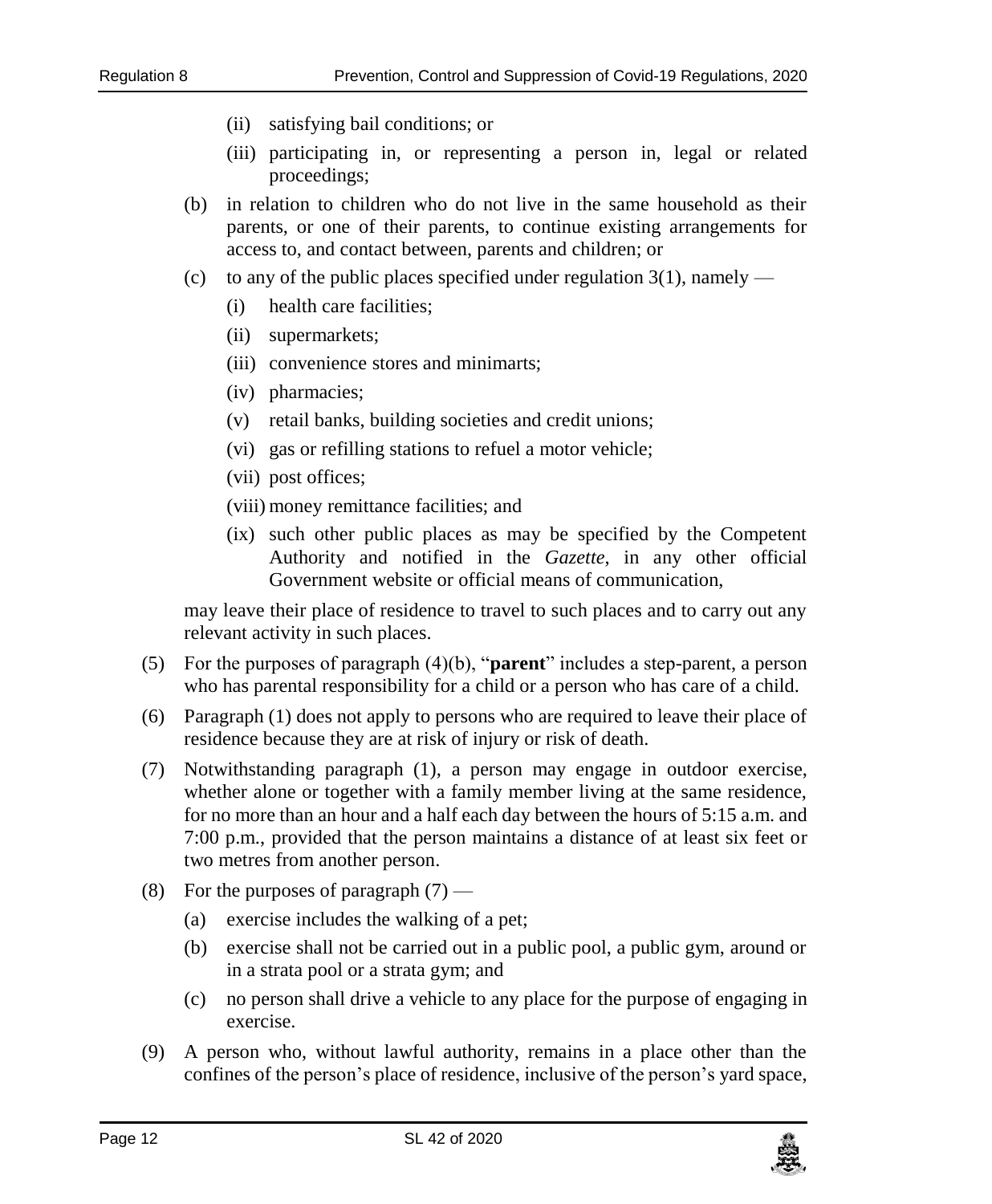commits an offence and is liable on conviction to a fine of one thousand dollars and to imprisonment for six months.

#### <span id="page-12-0"></span>**9. Restriction on certain essential travel**

- **9**. (1) Notwithstanding regulation 8(4)(c), and subject to regulation 3(2), the restrictions in paragraph (2) apply to —
	- (a) persons who have to undertake essential travel to the following public places —
		- (i) supermarkets;
		- (ii) convenience stores and minimarts;
		- (iii) retail banks, building societies and credit unions;
		- (iv) gas or refilling stations to refuel a motor vehicle;
		- (v) post offices;
		- (vi) money remittance facilities; and
		- (vii) such other public places as may be specified by the Competent Authority and notified in the *Gazette*, in any other official Government website or official means of communication; and
	- (b) persons who have to travel to educational institutions to collect school supplies.
	- (2) Subject to paragraph (3), where persons have to travel to a place in paragraph  $(1)$  —
		- (a) persons whose surnames begin with the letters A to K shall only do so on Mondays, Wednesdays, and Fridays; and
		- (b) persons whose surnames begin with the letters L to Z shall only do so on Tuesdays, Thursdays, and Saturdays.
	- (3) Where a person has a double-barrelled surname, the first name of the person's double-barrelled surname shall be the name used for the purposes of paragraph (2).
	- (4) A person who contravenes paragraph (2) commits an offence and is liable on conviction to a fine of one thousand dollars and to imprisonment for six months.

#### <span id="page-12-1"></span>**10. Police powers**

- **10**. (1) A police officer may require a person to answer any questions to enable the police officer to ascertain who the person is and whether the person is exempt under these Regulations, and where the person does not satisfy the police officer that the person falls within the exempted categories set out under these Regulations, the police officer may —
	- (a) direct the person to go immediately to the person's place of residence; or
	- (b) detain and convey the person to the person's place of residence.